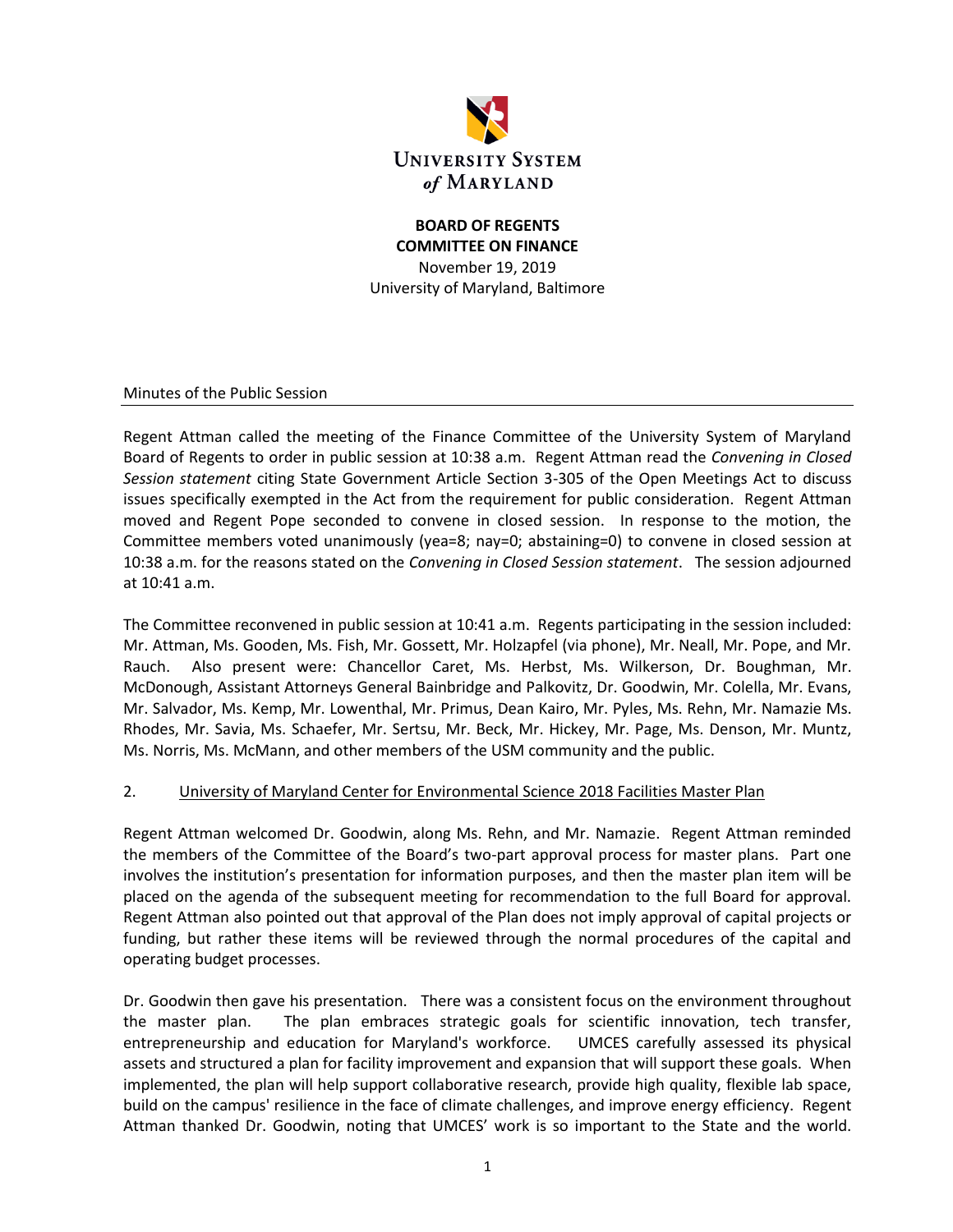Regent Gossett also commended Dr. Goodwin, and expressed that UMCES take a bolder approach in showcasing its accomplishments. He suggested that UMCES produce a document that can be shared with members of the legislature highlighting UMCES' great work.

## **The Finance Committee accepted the master plan for information purposes, to be considered at its subsequent meeting.**

### 3. Salisbury University: Real Property Acquisition

Regent Attman stated that the next three items were inter-related and involved a student housing development at Salisbury. The University is requesting approval to acquire real property from the Salisbury University Foundation, in order to develop a 750-bed student housing project. The Foundation had originally acquired the 8.6 acre parcel for the purpose of creating a mixed-use development through a public-private partnership. Because the financing of the mixed-use development could not be realized, and given the critical need to replace three student residence halls that have reached the end of their useful life, the University is seeking to acquire this land in order to develop new student housing on the property. Regent Attman noted the purchase price is \$6 million, which is lower than both appraisals as indicated on the agenda item. He then asked Mr. Pyles, SU vice president, to address the group. Mr. Pyles indicated that the campus was in genuine need to move forward with the new housing for students. He confirmed that the purchase price will be lower than the appraisals. Regent Rauch, the designated regent representative for SU, added that he met with campus leadership and received a complete overview of the project. He voiced his support for all of the related transactions necessary to move the project forward.

**The Finance Committee recommended that the Board of Regents approve the acquisition of the properties using System auxiliary revenue bonds as described in the item, consistent with the University System of Maryland Procedures for the Acquisition and Disposition of Real Property.**  (Regent Attman moved recommendation, seconded by Regent Pope; unanimously approved)

Vote Count = YEAs: 8 NAYs: 0 Abstentions: 0

### 4. Salisbury University: New Housing Complex

Regent Attman stated that with the recommendation to acquire the land, this is now the item whereby the University seeks approval to build a new 285,000 GSF housing project on the parcel. The new facility will replace about 600 beds in older campus dorms and add approximately another 150 beds, for a total of 750 beds. The project is expected to cost \$86.5 million, and would be financed through USM 20-year auxiliary revenue bonds. The University would assume management of the housing facility upon substantial completion of the project, potentially scheduled for Fall 2022. Regent Attman pointed out that Salisbury is utilizing the UMD Service Center as its advisor. Regent Rauch advised that the campus and service center personnel should be thinking about different methods of constructing facilities, taking into consideration an industry that is rapidly changing. He added that they should continuously look at ways where possible to bring costs down. Ms. Herbst noted that there is definite interest in keeping these costs lower because an institution's students are the payers of the housing fees. Regent Gossett inquired about the dorms that are slated to be closed. Mr. Pyles stated that those facilities would be demolished, thereby freeing up prime space on the main campus for future use.

**The Finance Committee recommended that the Board of Regents approve funding a new Housing Complex at Salisbury University through the use of up to \$86,500,000 of University System of**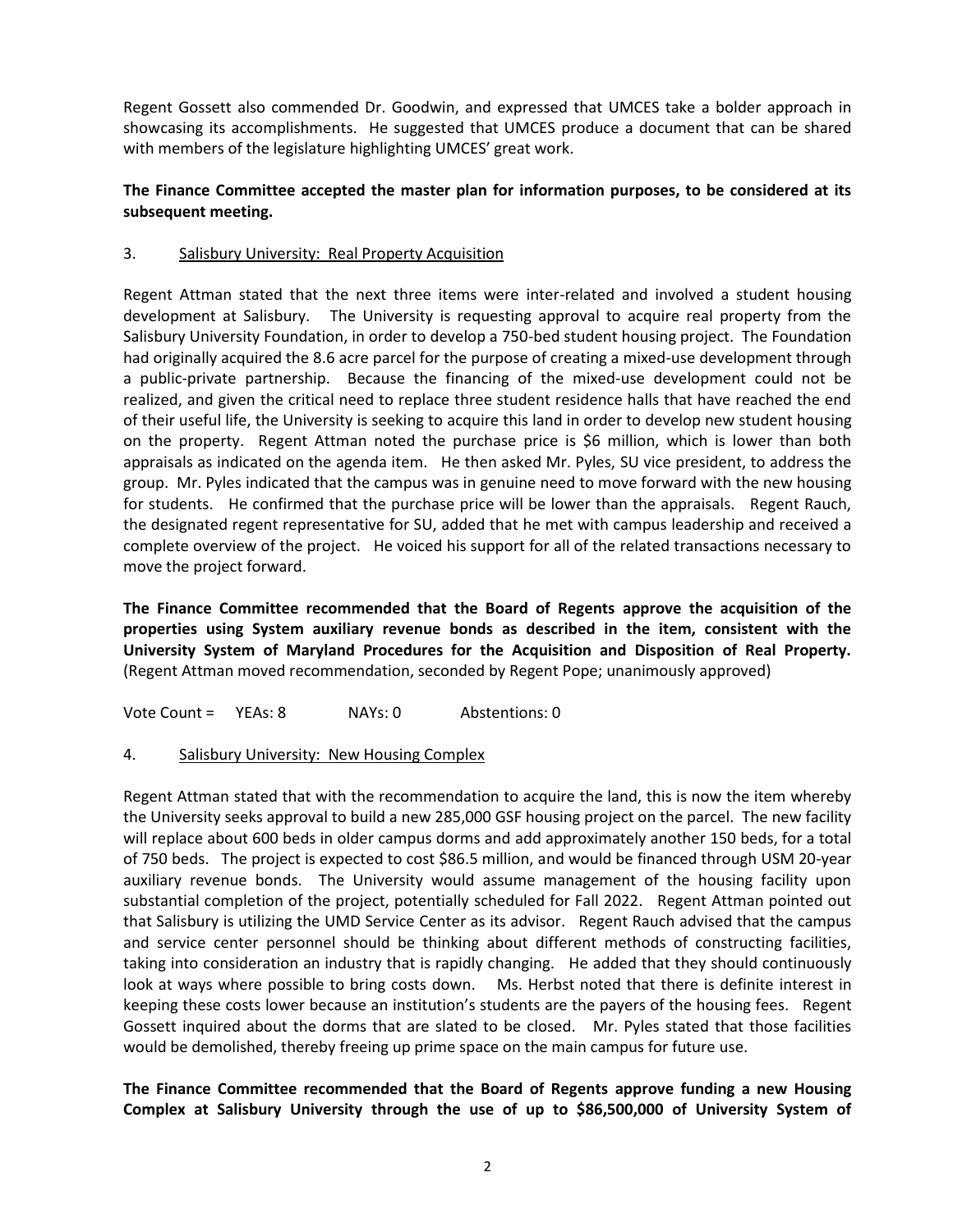**Maryland revenue bonds, as described in the item.** (Regent Attman moved recommendation, seconded by Regent Gooden; unanimously approved)

Vote Count = YEAs: 8 NAYs: 0 Abstentions: 0

### 5. University System of Maryland: Amendment to the Forty-First Bond Resolution—Auxiliary Facility and Tuition Revenue Bonds

Regent Attman stated that this item simply formalizes the Board's approval of the use of System revenue bond proceeds for project that the Committee just recommended for Salisbury. An action and formal approval is required by the System's Indenture of Trust, an agreement with a trustee on behalf of purchasers and holders of System revenue bond debt that covers all the uses of proceeds of the debt.

**The Finance Committee recommended that the Board of Regents approve the Second Amendment to the Forty-First Bond Resolution.** (Regent Attman moved recommendation, seconded by Regent Pope; unanimously approved)

Vote Count = YEAs: 8 NAYs: 0 Abstentions: 0

### 6. University of Maryland Eastern Shore: Increase in Authorization for Construction of an Agricultural Research and Education Center

Regent Attman welcomed Mr. Primus, vice president, and asked that he introduce his team; those members included Dean Kairo and Mr. Salvador, of the UMD Service Center. They briefly summarized the issue. The University is requesting Board approval of an increase in cost for the AgREC facility. The project was originally approved by the Board for a budget amount of \$9.5 million. The initial project budget did not include an estimate from the Service Center. This revised estimate is calculated on the newest figures based on the UMES pharmacy building on the campus. Mr. Salvador pointed out that they had been working with Salisbury on several small projects and have noted a labor shortage in the construction market on the Eastern Shore. In response to a question, it was confirmed that the project is not in the flood zone.

**The Finance Committee recommended that the Board of Regents approve the increased budget for the University of Maryland Eastern Shore to design and construct an Agricultural Research and Education Center in the amount of \$13.954 million for the purpose of agricultural research, teaching and extension including support for economic development activities on the Eastern Shore using USDA 1890 Land Grant Program.**

(Regent Attman moved recommendation, seconded by Regent Gooden; unanimously approved)

Vote Count = YEAs: 8 NAYs: 0 Abstentions: 0

### 7. University of Maryland, College Park: Increase in Authorization for New Residence Halls

Prior to reviewing the request, Regent Attman reminded everyone that we need better housing for our students and that the Regents are committed to upgrading and funding new housing. He proceeded to summarize the item. The University is requesting approval to increase the funding authorization for the New Residence Halls by \$18.4 million. The Board of Regents must approve all projects that are funded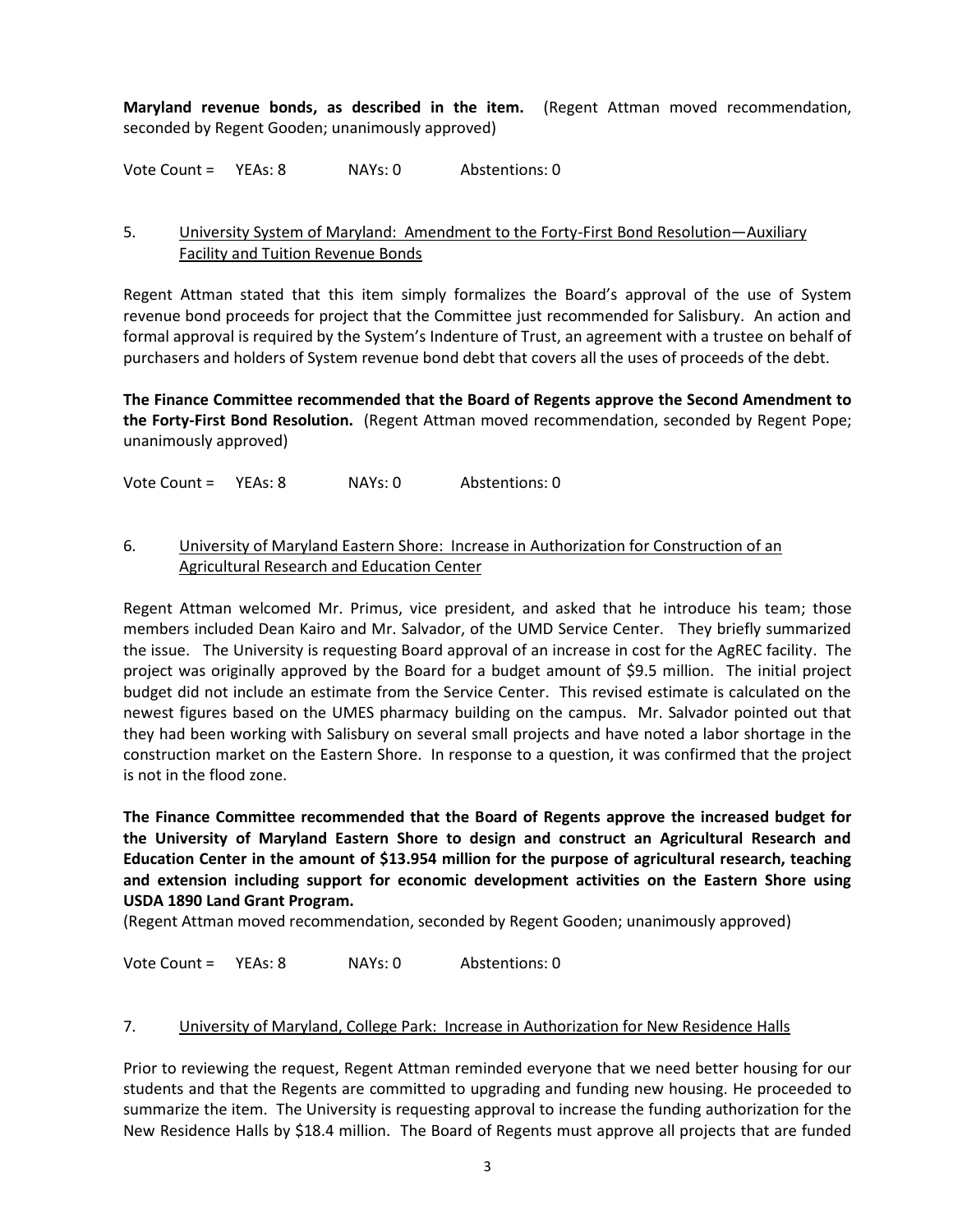with debt as well as self-funded projects that exceed \$5 million. The Regents originally authorized \$97 million of Auxiliary Revenue Bonds to build two 450-bed buildings as part of the System Funded Construction Program. Subsequently, the Board approved an increase of \$3.9 million to be cash funded in FY 2021, to align with the design/build firm's cost estimate of \$100.9 million based on the Design Development drawings. At the time, the University advised the USM that they expected to receive bid prices in summer 2019 and would be able to further refine actual construction costs in the fall as construction proceeds, and that the overage amount will be adjusted as needed in the FY 2021 budget submission. The institution now has those bid prices. Regent Gooden asked if there was any way to improve the estimating process, in light of several requests for increases. Mr. Colella responded the that DC metro area is experiencing a high amount of construction, and that coupled with a shortage of workers has resulted in the market conditions where costs are increasing 10% or more. Mr. Colella noted that the campus is continuing to modernize its student housing, and this will permit them to take offline older housing. Regent Rauch said that he recently learned of a concrete company that is using technology to enhance the concrete process and is a cost saver; he suggested that perhaps the service center staff could explore this new approach.

**The Finance Committee recommended that the Board of Regents approve the University's request to increase the funding authorization for the New Residence Halls by \$18,400,000, from \$100,900,000 to \$119,300,000.** (Regent Attman moved recommendation, seconded by Regent Pope; unanimously approved)

Vote Count = YEAs: 8 NAYs: 0 Abstentions: 0

### 8. University of Maryland, College Park: Increase in Authorization for North Campus Dining Hall Replacement

Regent Attman explained that the University is requesting approval to increase the funding authorization for the North Campus Dining Hall Replacement by \$7.9 million. The Board originally authorized \$36.75 million for this project in June 2017 as part of the System Funded Construction Program. In June 2018, the Board approved a \$2.7 million increase of institutional cash to add space for a living-learning honors program, and then in June 2019, the Board approved a \$9.4 million increase of institutional cash to align with the design/build firm's cost estimate based on the Design Development drawings. As with the housing project, the University advised USM that they expected to receive bid prices in summer 2019 and would be able to further refine actual construction costs in the fall as construction proceeds, and that the overage amount will be adjusted as needed in the FY 2021 SFCP submission. The design/build contractor estimates the cost of the project will be \$56,750,000, and UMD is requesting the approved budget be increased to that figure, with the difference of \$7,900,000 to come from institutional funds. Mr. Colella added that the University needs the authorization to take the next step and make certain that the dining hall can be delivered in time to meet the opening of the new dorms coming online. This will be the first new dining hall in forty years and will contain more modern food stations.

**The Finance Committee recommended that the Board of Regents approve the University's request to increase the funding authorization for the North Campus Dining Hall Replacement by \$7,900,000, from \$48,850,000 to \$56,750,000**. (Regent Attman moved recommendation, seconded by Regent Gooden; unanimously approved)

Vote Count = YEAs: 8 NAYs: 0 Abstentions: 0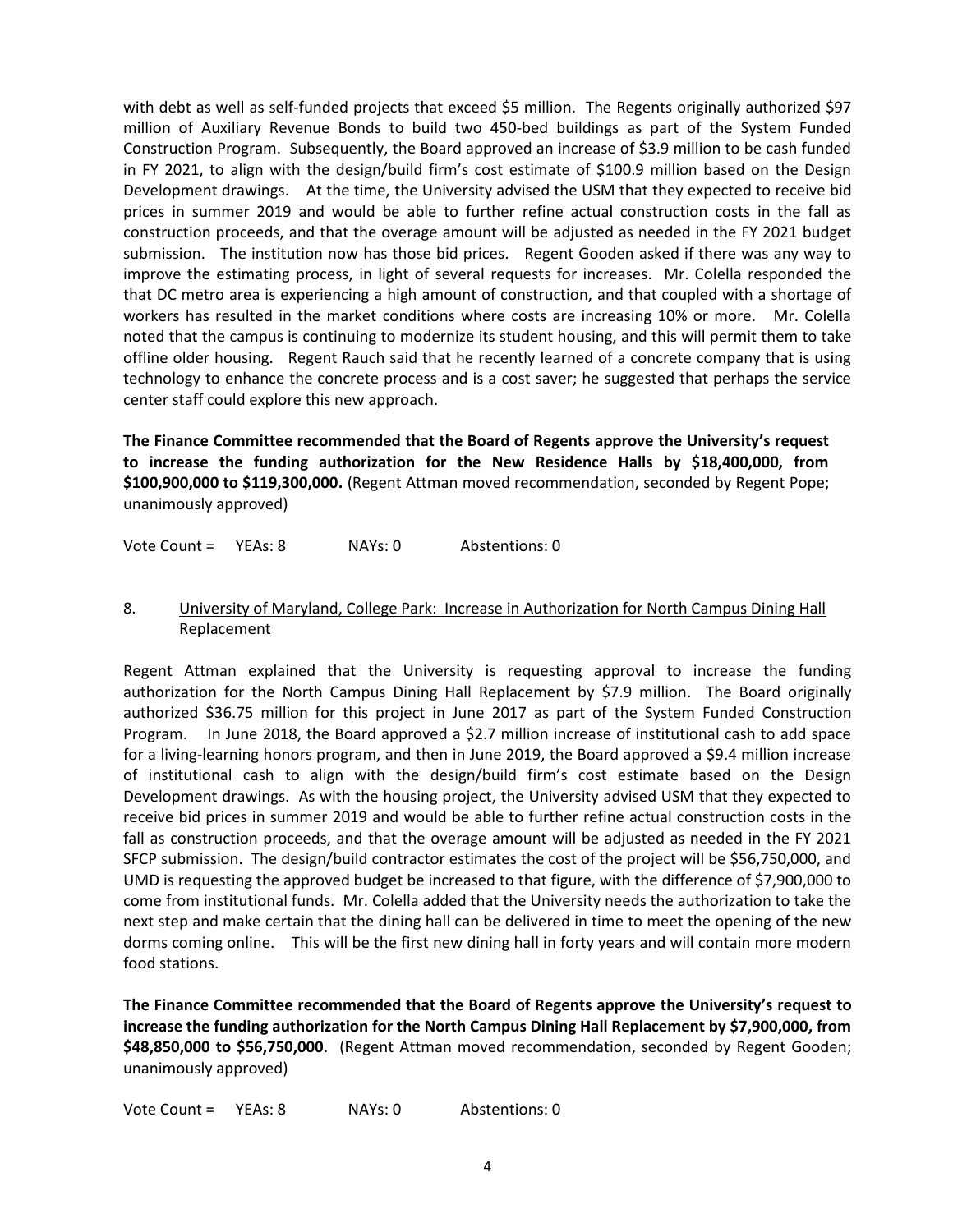## 9. University of Maryland, College Park: University of Maryland College Park Foundation, Inc. Right of Entry for Construction of the Basketball Performance Center

Regent Attman described the center as a truly unique project; one that would be financed 100% by private donations. He acknowledged vice president Colella and AD Evans in the audience, noting that they had nodded affirmatively to his opening statement. The proposal is to build a 60,000 gross square foot Basketball Performance Center adjacent to the Xfinity Center. Mr. Evans stated that they want to provide their students with the resources to compete academically and athletically at the highest levels. He pointed out that 63 of the 65 Power 5 conference schools have similar performance centers. They are committed to raising the full \$36 million cost. Potential naming rights will be a consideration. Chancellor Caret pointed out that the money has to be raised, clarifying that no bridge loans are contemplated. Similar to the IDEA facility on campus, the construction will be done to University standards and in coordination with the University's service center.

**The Finance Committee recommended that the Board of Regents authorize the University of Maryland, College Park to grant access to its property to the Foundation for the purpose of constructing the Basketball Performance Center as described in the item, to be funded with Foundation assets. Construction of the Basketball Performance Center shall not begin until \$36 million of private gift funding for this project is secured via a combination of executed gift agreements and cash (paid in full).** (Regent Attman moved recommendation, seconded by Regent Pope; unanimously approved)

Vote Count = YEAs: 7 NAYs: 0 Abstentions: 0

# 10. University of Maryland, College Park: Information Regarding Replacing Videoboards and Audio System at Maryland Stadium and the Associated Control Equipment

Regent Attman summarized the information item. The University has asked to discuss with the Board their plans to move forward with procurement of a design/build contract to replace the obsolete and failing videoboards and audio system at Maryland Stadium and replace the associated obsolete control equipment. Mr. Evans stated that the campus has a hard time finding and procuring replacement parts for the video board, due to its age. The videoboard is beyond its useful life at this point. The current board is 28x28 and the University is contemplating a 96x50 board over the Gossett Fieldhouse and 52x30 at the west end of the stadium. The University will request Board authorization for the project early next year after receiving bid prices. Regent Attman expressed his appreciation to Mr. Colella and Mr. Evans for briefing the committee on this upcoming project.

### **The Finance Committee received the item for information purposes.**

# 11. Bowie State University: Increase in Authorization for Thurgood Marshall Library HVAC Renovation Project

Regent Attman welcomed Mr. Savia and summarized the item. Bowie State University is asking the Board to increase authorization for this project by \$400,000. The University will use its own funds for this increase. The project was originally approved in October 2017, by the Vice Chancellor for Administration and Finance for a total project budget of \$4.9 million; however, the Board of Regents must approve all cash/self-funded projects that exceed \$5 million. Mr. Savia stated that the library was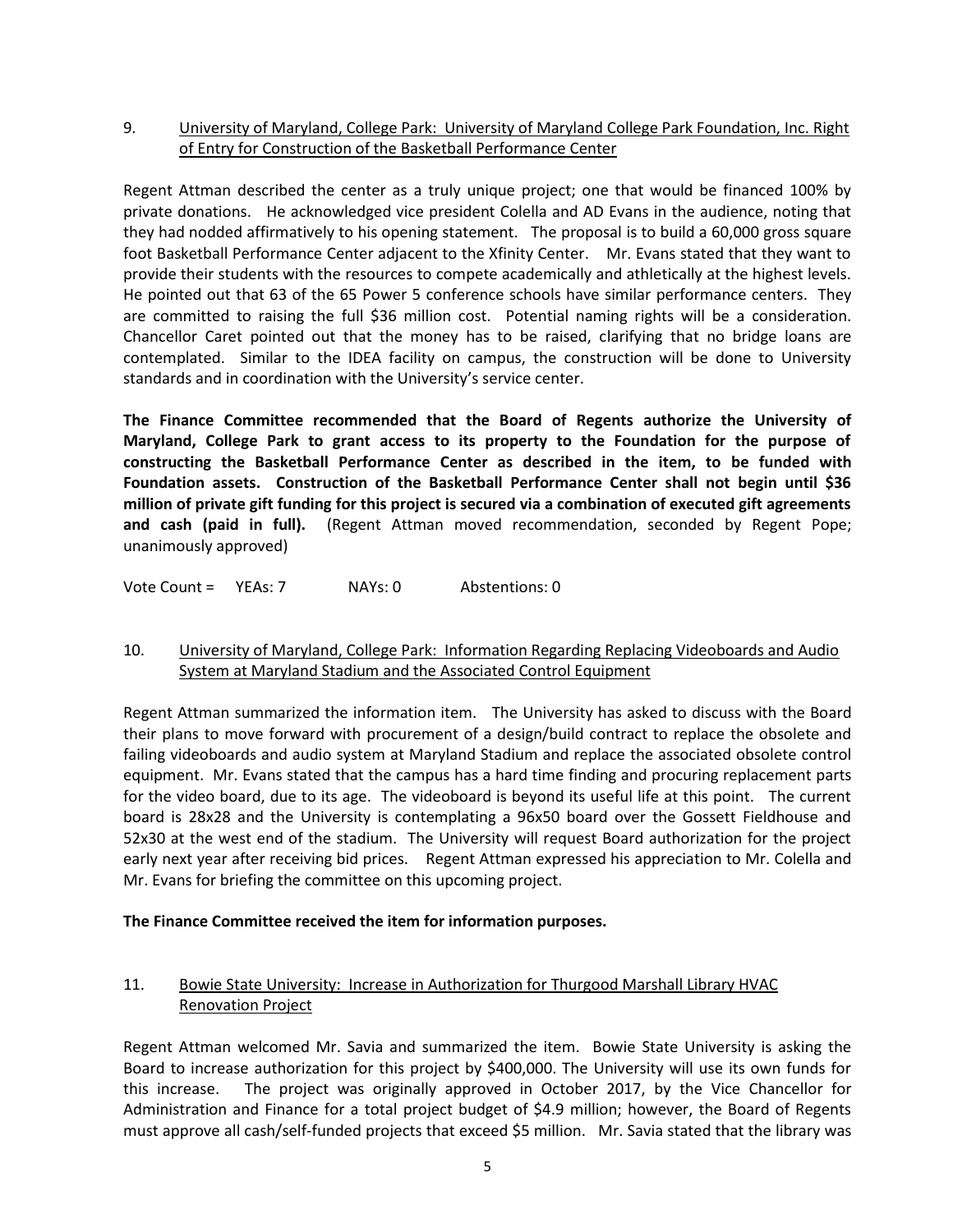constructed in 1977 and renovated in 1996. The HVAC system is beyond its life at this point. Regent Attman agreed that it's important to have a good air distribution system in the facility.

**The Finance Committee recommended that the Board of Regents approve Bowie State University's request for an increase for the Thurgood Marshall Library project for a new total project cost of \$5,300,000.** (Regent Attman moved recommendation, seconded by Regent Fish; unanimously approved)

Vote Count = YEAs: 7 NAYs: 0 Abstentions: 0

### 12. Opening Fall 2019 Enrollment and FY 2020 Estimated FTE Report

Dr. Muntz presented the fall enrollment report to the committee. As background, the report provides the overall headcount and FTE for each institution, and makes note of any changes or trends. Enrollment changes may impact revenue, resource usage, and institutional strategic goals.

The presentation may be accessed online at: [https://www.usmd.edu/regents/agendas/20191119\\_Pres\\_Enrollment.pdf](https://www.usmd.edu/regents/agendas/20191119_Pres_Enrollment.pdf)

### **The Finance Committee received the item for information purposes.**

### 13. University of Baltimore: Lease for the Baltimore City Police Academy

Regent Attman explained that this an information item presented by UB to make the Board aware of a lease between the University and the Baltimore Police Department for the City's Police Academy. The Academy is relocating from Northwest Baltimore to the H. Mebane Turner Building, the former law school building on the UB campus. Regent Attman went on to say that UB had been looking for a use for this space, and this action appears to be a win for both the City and the campus. The City will lease 94,169 gross square feet at a cost of \$14 per square foot, and the rent will be \$1.3 million in the first year. In addition to the leased space, the Police Academy will also have exclusive use of the gymnasium Monday through Friday 6 a.m. to 3 p.m. The City will also make a one-time payment of \$400,000 for UB's capital renewal reserves. USM will provide up to \$2.4 million (via reimbursement to UB) for the tenant fit-out necessary to accommodate the Police Academy. Regent Attman added that the University has also entered into a parking agreement with the City that provides up to 80 monthly passes that can be increased to 125 as well as 180 daily transient parking passes which may be purchased. The parking revenue is estimated to generate between \$69,000 and \$235,000 annually depending on usage. Regent Fish asked if the lease was structured as a typical City lease, to which Mr. Sertsu replied in the affirmative, adding that once they are settled in, UB believes the police academy will stay for at least five years.

#### **The Finance Committee received the item for information purposes.**

The meeting was adjourned at 12:18 p.m.

Respectfully submitted,

Gary L. Attman Chair, Committee on Finance